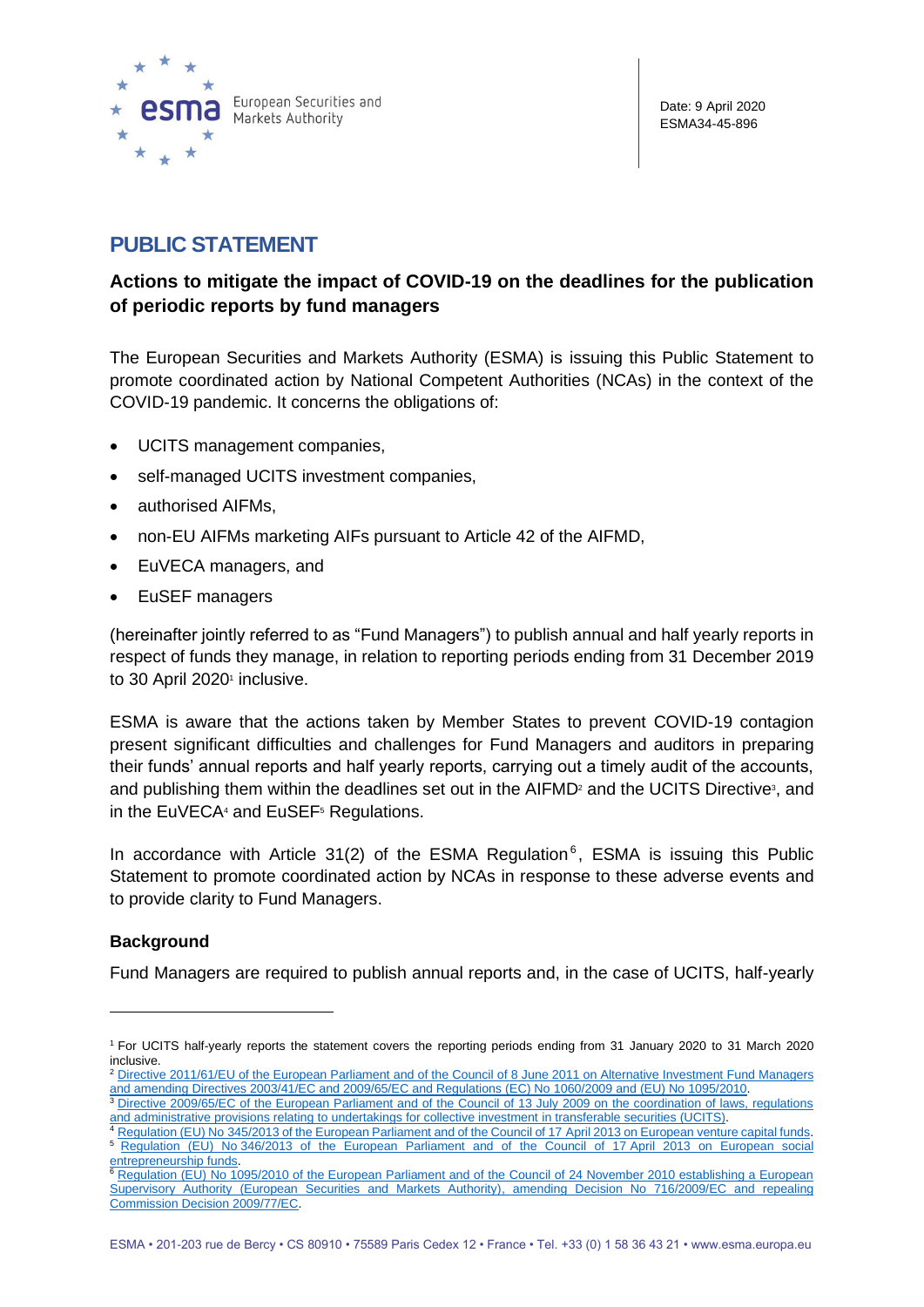

reports with respect to each fund managed according to the following provisions.

# **UCITS**

Self-managed UCITS investment companies, and UCITS management companies in respect of each UCITS they manage, are required to publish an annual report at the latest four months after the end of each financial period to which they relate<sup>7</sup>. For 31 December 2019 financial year-ends, the latest publication date is 30 April 2020. The accounting information given in the annual report must be audited<sup>8</sup>.

In addition, self-managed UCITS investment companies and UCITS management companies are required to publish half-yearly reports in respect of each UCITS they manage, covering the first six months of the financial year, at the latest two months after the end of the financial period to which they relate<sup>9</sup>. In contrast to the annual reports, the information contained in the half-yearly report does not have to be audited.

#### **Authorised AIFMs and non-EU AIFMs**

Authorised AIFMs are required to publish an annual report with respect to each EU AIF they manage and for each AIF they market in the Union, no later than six months following the end of the AIF's financial year<sup>10</sup>. The same deadline applies for non-EU AIFMs in respect of AIFs marketed by them in the Union pursuant to Article 42 of the AIFMD. For 31 December 2019 financial year-ends, the latest publication date is 30 June 2020.The accounting information included in the annual report must be audited<sup>11</sup>. AIFs authorised under the national law of a Member State may be subject to stricter requirements regarding the date of publication of periodic reports<sup>12</sup>.

#### **EuVECA and EuSEF managers**

EuVECA managers and EuSEF managers are also required to publish an annual report in respect of each EuVECA or EuSEF they manage, no later than six months following the end of the financial year<sup>13</sup>. For 31 December 2019 financial year-ends, the latest publication date is 30 June 2020. These annual reports shall contain the audited financial accounts for the EuVECA or the EuSEF<sup>14</sup>.

## **COVID-19 outbreak**

ESMA acknowledges that the COVID-19 outbreak brings significant challenges for Fund

 $7$  In accordance with Article 68(1)(b) and (2)(a) of the UCITS Directive.

<sup>&</sup>lt;sup>8</sup> In accordance with Article 73 of the UCITS Directive.

<sup>&</sup>lt;sup>9</sup> In accordance with Article 68(1)(c) and (2)(b) of the UCITS Directive.

 $10$  In accordance with Articles  $22(1)$  and  $42(1)(a)$  of the AIFMD. Where the AIF is required to make public an annual financial report in accordance with the Transparency Directive (Directive 2004/109/EC), the Public Statement setting out actions to mitigate the [impact of COVID-19 in the area of the](https://www.esma.europa.eu/sites/default/files/library/esma31-67-742_public_statement_on_publication_deadlines_under_the_td.pdf) Transparency Directive should be taken into account.

<sup>&</sup>lt;sup>11</sup> In accordance with sub-paragraph 2 of Article 22(3) of the AIFMD.

 $12$  In accordance with sub-paragraph 2 of Article  $43(1)$  of the AIFMD, Member States may impose stricter requirements on the AIFMs marketing to retail investors in their territory units or shares of AIFs they manage or on the AIFs than the requirements applicable to the AIFs marketed to professional investors in their territory.

<sup>&</sup>lt;sup>13</sup> In accordance with Article 12(1) of the EuVECA Regulation and Article 13(1) of the EuSEF Regulation.

<sup>14</sup> In accordance with the fourth sentence of Article 12(1) of the EuVECA Regulation and the fourth sentence of Article 13(1) of the EuSEF Regulation. Where the EuVECA/EuSEF is required to make public an annual financial report in accordance with the Transparency Directive (Directive 2004/109/EC), the Public Statement setting [out actions to mitigate the impact of COVID-19 in](https://www.esma.europa.eu/sites/default/files/library/esma31-67-742_public_statement_on_publication_deadlines_under_the_td.pdf)  [the area of the Transparency Directive](https://www.esma.europa.eu/sites/default/files/library/esma31-67-742_public_statement_on_publication_deadlines_under_the_td.pdf) should be taken into account.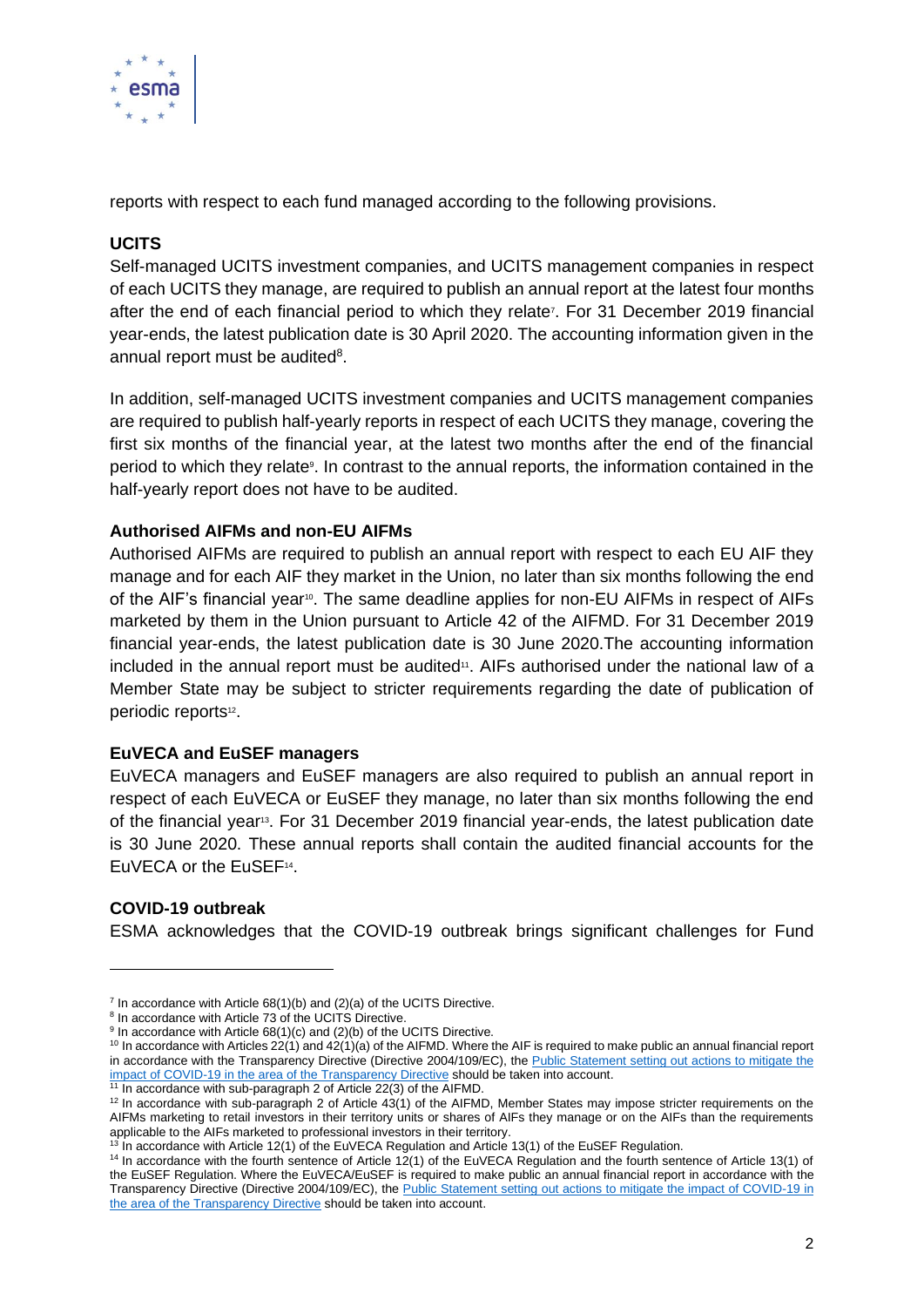

Managers and auditors as an increasing number of Member States impose unprecedented national measures to prevent contagion. ESMA appreciates that due to these measures, Fund Managers are faced with constraints which may substantially impair their ability to publish the annual reports in respect of funds they manage or market within the deadlines referred to above. Concerning the auditing implications of the COVID-19 outbreak, ESMA notes that the Committee of European Audit Oversight Bodies (CEAOB) has issued a statement<sup>15</sup> on this matter on 25 March 2020.

## **Publication deadlines for periodic information**

ESMA highlights that periodic information relating to investment funds is an important point of reference for investors' economic decisions. To ensure investor protection and to preserve the integrity and proper functioning of EU financial markets, annual and half-yearly reports should be prepared in accordance with the applicable provisions of the UCITS Directive, the AIFMD, the EuVECA Regulation and the EuSEF Regulation, as well as in the MMF Regulation<sup>16</sup> and the ELTIF Regulation<sup>17</sup> which apply to funds authorised as MMFs or ELTIFs respectively.

ESMA highlights that Fund Managers are expected to exercise their best efforts to prepare the annual reports and half-yearly reports and publish them within the relevant legislative deadlines referred to above.

While recognising the importance of periodic reports for timely and transparent disclosure, ESMA is of the view that the burdens on Fund Managers associated with the COVID-19 outbreak should be taken into account by NCAs in a coordinated way. This is in the interest of investor protection and contributes to the integrity of financial markets in the Union.

Considering that Fund Managers may be prevented from fulfilling the requirements due to COVID-19, ESMA expects NCAs to act in accordance with national rules set out in their Member States and when possible during this specific period not to prioritise supervisory actions against these market participants in respect of the upcoming deadlines set out in the UCITS Directive, the AIFMD<sup>18</sup>, the EuSEF Regulation and the EuVECA Regulation regarding:

- a. annual reports referring to a year-end occurring on or after 31 December 2019 but before 1 April 2020 for a period of two months following the relevant deadline;
- b. annual reports referring to a year-end occurring on or after 1 April 2020 but before 1 May for a period of one month following the relevant deadline<sup>19</sup>; and

 $18$  As applied by national law in relation to funds marketed to retail investors.

<sup>15</sup> [https://ec.europa.eu/info/sites/info/files/business\\_economy\\_euro/banking\\_and\\_finance/documents/200325-ceaob-statement](https://ec.europa.eu/info/sites/info/files/business_economy_euro/banking_and_finance/documents/200325-ceaob-statement-covid-19_en.pdf)[covid-19\\_en.pdf](https://ec.europa.eu/info/sites/info/files/business_economy_euro/banking_and_finance/documents/200325-ceaob-statement-covid-19_en.pdf)

<sup>&</sup>lt;sup>16</sup> [Regulation \(EU\) 2017/1131 of the European Parliament and of the Council of 14 June 2017 on money market funds,](https://eur-lex.europa.eu/legal-content/EN/TXT/?uri=CELEX:32017R1131) in particular Articles 16(4)(c)(ii) 36.

<sup>&</sup>lt;sup>17</sup> Regulation (EU) 2015/760 of the European Parliament and of the Council of 29 April 2015 on European long-term investment [funds,](https://eur-lex.europa.eu/legal-content/EN/TXT/?uri=uriserv:OJ.L_.2015.123.01.0098.01.ENG&toc=OJ:L:2015:123:TOC) in particular Articles 19(3) and 23(5).

<sup>&</sup>lt;sup>19</sup> This different time period is due to the fact that under item a. the expectation not to prioritise supervisory action for the publication of an annual report relating to a year-end set on 31 March 2020 applies until 30 September 2020. However, without the provisions in item b., the expectation not to prioritise supervisory action would not apply until the same date (i.e. 30 September 2020) to the publication of an annual report relating to a year-end set on 30 April 2020 which has to be published at the latest on 30 August 2020